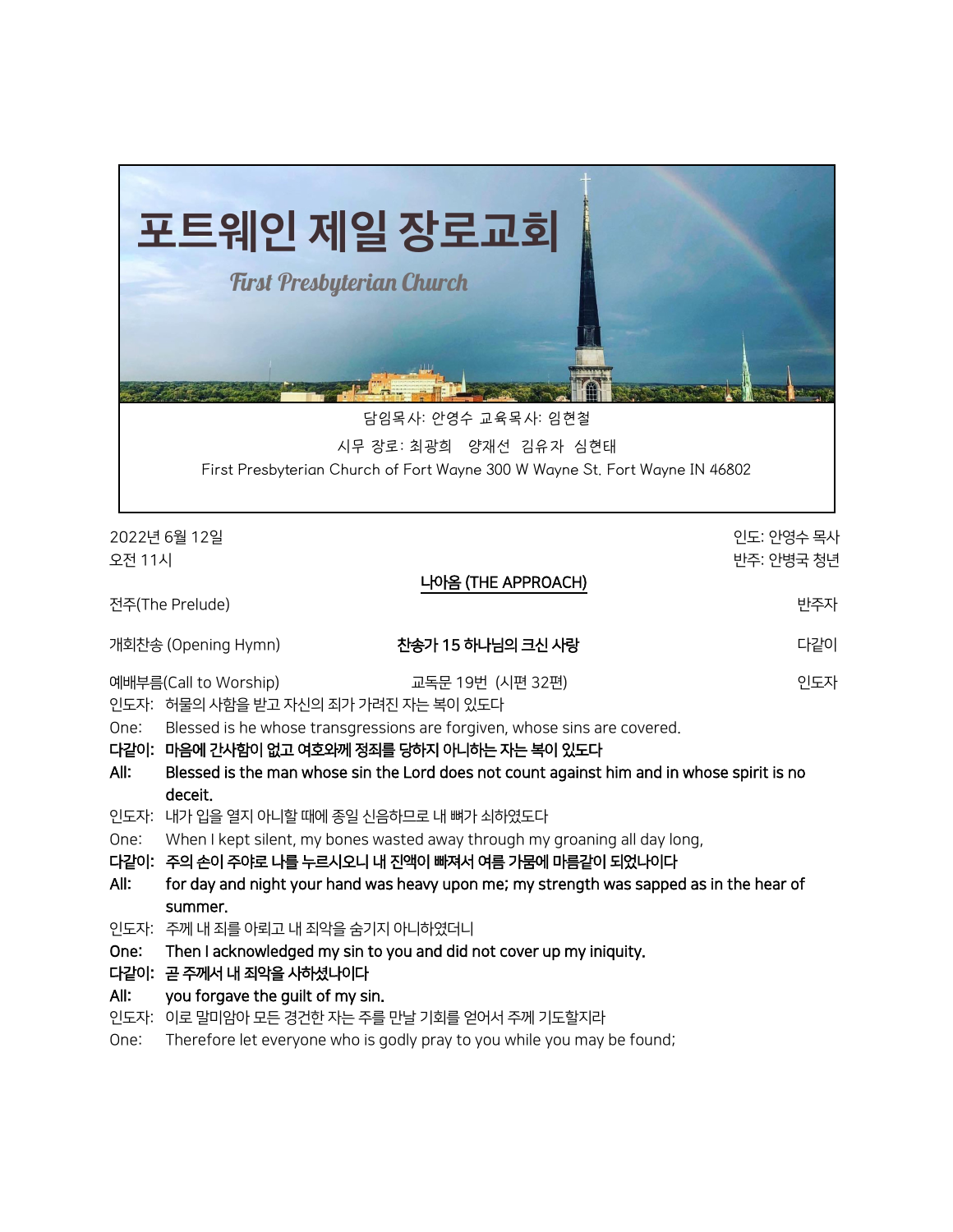#### 다같이: 진실로 홍수가 범람할지라도 그에게 미치지 못하리이다

All: surely when the mighty waters rise, they will not reach him. 인도자: 주는 나의 은신처이오니 환난에서 나를 보호하시고 One: You are my hiding place; you will protect me from trouble 다같이: 구원의 노래로 나를 두르시리이다 All: and surround me with songs of deliverance. 인도자: 너희 의인들아 여호와를 기뻐하며 즐거워할지어다 One: Rejoice in the Lord and be glad, you righteous; (다같이): 마음이 정직한 너희들아 다 즐거이 외칠지어다 (All): sing, all you who are upright in heart! 신앙고백 (Affirmation of Faith) 다 나는 아이들이 아이들이 아이들이 아이들이 아이들이 나간이 나갔다.

다같이: 나는 전능하신 아버지 하나님, 천지의 창조주를 믿습니다. 나는 그의 유일하신 아들, 우리 주 예수 그리스도를 믿 습니다. 그는 성령으로 잉태되어 동정녀 마리아에게서 나시고, 본디오 빌라도에게 고난을 받아 십자가에 못 박혀 죽으시 고, 장사된 지 사흘만에 죽은 자 가운데서 다시 살아나셨으며, 하늘에 오르시어 전능하신 아버지 하나님 우편에 앉아 계시 다가, 거기로부터 살아있는 자와 죽은 자를 심판하러 오십니다. 나는 성령을 믿으며, 거룩한 공교회와 성도의 교제와 죄를 용서 받는 것과 몸의 부활과 영생을 믿습니다. 아멘.

I believe in God the Father Almighty, maker of heaven and earth; And in Jesus Christ, his only Son our Lord: who was conceived by the Holy Spirit, born of the Virgin Mary, suffered under Pontius Pilate, was crucified, dead, and buried; the third day he rose again from the dead; he ascend into heaven, and sitteth on the right hand of God the Father Almighty; from thence he shall come to judge the quick and the dead. I believe in the Holy Spirit, the holy universal church, the communion of saints, the forgiveness of sins, the resurrection of the body, and the life everlasting. Amen.

| 참회의기도(Prayer of Confession)    | 다같이                                                                                        |        |
|--------------------------------|--------------------------------------------------------------------------------------------|--------|
| 용서의선언(Assurance of Pardon)     | 인도자                                                                                        |        |
| 응답찬송 (Response Hymn)           | 주님의 성령 지금 이곳에<br>주님의 성령 지금 이곳에 임하소서 임하소서<br>주님의 성령 지금 이곳에 임하소서 임하소서<br>할렐루야 할렐루야 할렐루야 할렐루야 | 다같이    |
| 평화의 인사 (Sharing Peace)         |                                                                                            | 다같이    |
| 중보기도와 주기도문 (The Lord's Prayer) | 정지인 청년                                                                                     |        |
| 성경봉독(Scripture Reading)        | 말씀 (The Word)<br>시편 4:4-8                                                                  | 김현숙 성도 |
| 설교(The Sermon)                 | "정확한 진단이 필요합니다"                                                                            | 안영수 목사 |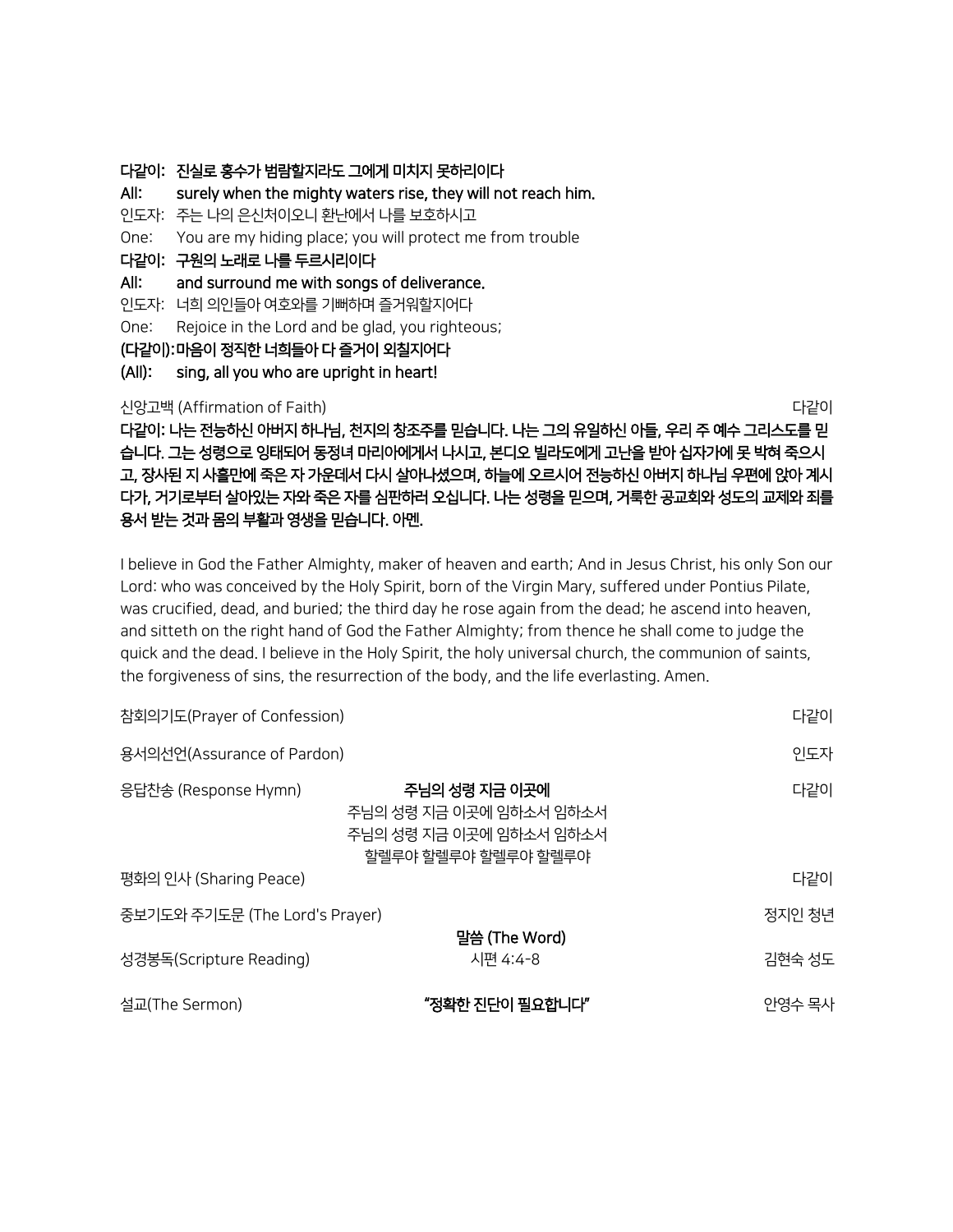| 응답 (THE THANKSGIVING)                                                                                                                                                                                                                                                                                              |                                                                                                                                                                                                                              |        |  |  |  |
|--------------------------------------------------------------------------------------------------------------------------------------------------------------------------------------------------------------------------------------------------------------------------------------------------------------------|------------------------------------------------------------------------------------------------------------------------------------------------------------------------------------------------------------------------------|--------|--|--|--|
| 찬양과 봉헌(Offering and Offertory)                                                                                                                                                                                                                                                                                     | 세상 흔들리고<br>세상 흔들리고 사람들은 변하여도 나는 주를 섬기리<br>주님의 사랑은 영원히 변하지 않네 나는 주를 신뢰해<br>오직 믿음으로 믿음으로 내가 살리라 오직 믿음으로 믿음으로 내가 살리라<br>믿음 흔들리고 사람들 주를 떠나도 나는 주를 섬기리<br>주님의 나라는 영원히 쇠하지 않네 나는 주를 신뢰해<br>오직 믿음으로 믿음으로 내가 살리라 오직 믿음으로 믿음으로 내가 살리라 | 다같이    |  |  |  |
| 봉헌 기도 (Prayer of Dedication)                                                                                                                                                                                                                                                                                       |                                                                                                                                                                                                                              | 인도자    |  |  |  |
| 교회소식(Announcement)                                                                                                                                                                                                                                                                                                 |                                                                                                                                                                                                                              | 안영수 목사 |  |  |  |
| 결단의 찬양(Doxology)<br>하나님의 사랑을 사모하는 자<br>다같이<br>하나님의사랑을 사모하는자 하나님의 평안을 바라보는자<br>너의 모든거 창조하신 우리주님이 너를 얼마나 사랑하시는지<br>하나님께 찬양과 경배하는자 하나님에 선하심을 닮아가는자<br>너의 모든것 창조하신 우리주님이 너를 자녀삼으셨네<br>하나님 사랑의 눈으로 너를 어느때나 바라보시고 하나님 인자한 피로써 언제나 너에게 귀울리시니<br>어두움에 밝은빛을 비쳐주시고 너의 작은 신음에도 응답하시니<br>너는 어느곳에 있든지 주를향하고 주만 바라 볼찌라 주만 바라 볼찌라 |                                                                                                                                                                                                                              |        |  |  |  |

축도 및 폐회(Benediction and Postlude) 이 이 이 이 이 이 이 이 이 이 이 이 이 안영수 목사

### 살아계신 주 나의 참된 소망 (찬송가 171장)

주 하나님 독생자 예수 날 위하여 오시었네 내 모든 죄 다 사하시고 죽음에서 부활하신 나의 구세주 살아계신 주 나의 참된 소망 걱정 근심 전혀 없네 사랑의 주 내 갈 길 인도하니 내 모든 삶의 기쁨 늘 충만하네

# 오늘의 말씀 (시편 Psalm 4:4-8)

- 4 너희는 떨며 범죄하지 말지어다 자리에 누워 심중에 말하고 잠잠할지어다
- 5 의의 제사를 드리고 여호와를 의지할지어다
- 6 여러 사람의 말이 우리에게 선을 보일 자 누구뇨 하오니 여호와여 주의 얼굴을 들어 우리에게 비추소서
- 7 주께서 내 마음에 두신 기쁨은 그들의 곡식과 새 포도주가 풍성할 때보다 더하니이다
- 8 내가 평안히 눕고 자기도 하리니 나를 안전히 살게 하시는 이는 오직 여호와이시니이다

4 But each of you had better tremble and turn from your sins. Silently search your heart as you lie in bed.

- 5 Offer the proper sacrifices and trust the LORD.
- 6 There are some who ask, "Who will be good to us?" Let your kindness, LORD, shine brightly on us.
- 7 You brought me more happiness than a rich harvest of grain and grapes.
- 8 I can lie down and sleep soundly because you, LORD, will keep me safe.